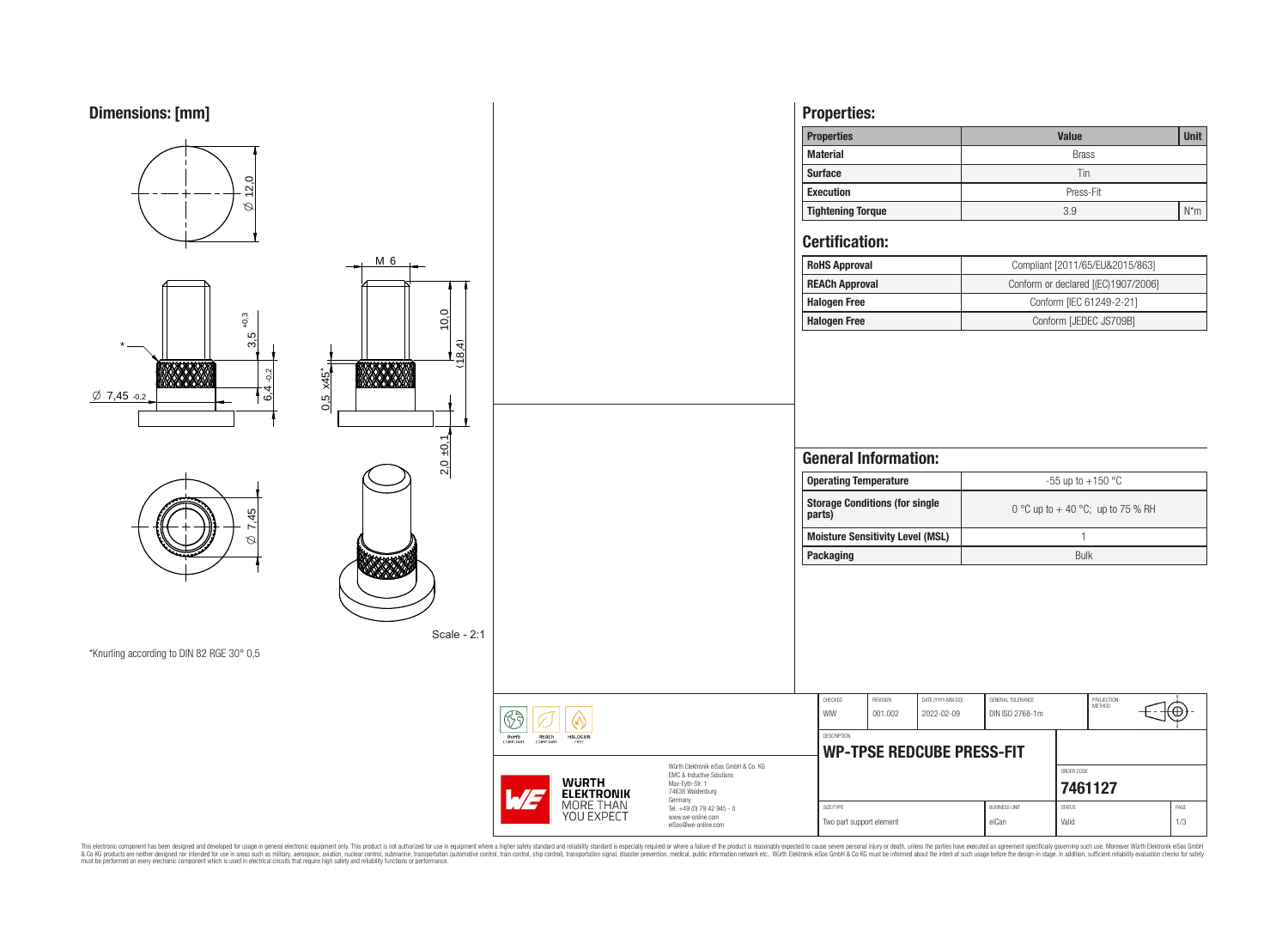# **Cautions and Warnings:**

# **The following conditions apply to all goods within the product series of REDCUBE Press-Fit of Würth Elektronik eiSos GmbH & Co. KG:**

### **General:**

- This electromechanical component was designed and manufactured for use in general electronic equipment.
- Würth Elektronik must be asked for written approval (following the PPAP procedure) before incorporating the components into any equipment in fields such as military, aerospace, aviation, nuclear control, submarine, transportation (automotive control, train control, ship control), transportation signal, disaster prevention, medical, public information network, etc. where higher safety and reliability are especially required and/or if there is the possibility of direct damage or human injury.
- Electromechanical components that will be used in safety-critical or high-reliability applications, should be pre-evaluated by the customer.
- The component is designed and manufactured to be used within the datasheet specified values. If the usage and operation conditions specified in the datasheet are not met, the component may be damaged or dissolved.
- Do not drop or impact the components, the component may be damaged.
- The responsibility for the applicability of the customer specific products and use in a particular customer design is always within the authority of the customer.
- Würth Elektronik products are qualified according to international standards. Würth Elektronik does not warrant any customer qualified product characteristics beyond Würth Elektroniks' specifications, for its validity and sustainability over time.

### **Product Specific:**

### **Press-Fit Technology:**

Follow all instructions in the datasheet, especially:

- Drill-hole specifications.
- Wave and reflow soldering is not applicable.
- During press-fit process, PCB should be supported by matrix against bending.
- Chip formation due to material displacement is permitted.

### **Storage Conditions:**

- Products shall be used within the period of 12 months based on the day of shipment.
- Do not expose the components to direct sunlight.
- The storage conditions in the original packaging are defined according to DIN EN 61760-2.
- The storage conditions stated in the original packaging apply to the storage time and not to the transportation time of the components.

### **Packaging:**

• The packaging specifications apply only to purchase orders comprising whole packaging units. If the ordered quantity exceeds or is lower than the specified packaging unit, packaging in accordance with the packaging specifications cannot be ensured.

### **Handling:**

- The maximum permissible torques must be complied with to prevent mechanical destruction. REDCUBE Press-Fit right angled versions have to be fixed and hold in position when the screw is tightened. Otherwise the PCB can be damaged.
- Blind hole thread: the dimension of the thread length in the drawing (page 1) defines the minimum screw-in depth of a screw.
- External thread: the dimension of the shaft length in the drawing (page 1) includes the thread run-out. The usable thread length is defined by DIN 76-1:2016-08 (Table 1, a1).

These cautions and warnings comply with the state of the scientific and technical knowledge and are believed to be accurate and reliable. However, no responsibility is assumed for inaccuracies or incompleteness.

| $\mathbb{R}$ a<br>V<br><b>RoHS</b><br>REACh<br><b>HALOGEN</b><br>COMPLIANT<br>ERFF<br>COMPLIANT |                                                                                                                                                                                               | CHECKED<br>WIW                                         | <b>REVISION</b><br>001.002 | DATE (YYYY-MM-DD)<br>2022-02-09 | GENERAL TOLERANCE<br>DIN ISO 2768-1m |                        | PROJECTION<br>METHOD  |  | rt⊕⊷        |
|-------------------------------------------------------------------------------------------------|-----------------------------------------------------------------------------------------------------------------------------------------------------------------------------------------------|--------------------------------------------------------|----------------------------|---------------------------------|--------------------------------------|------------------------|-----------------------|--|-------------|
|                                                                                                 |                                                                                                                                                                                               | <b>DESCRIPTION</b><br><b>WP-TPSE REDCUBE PRESS-FIT</b> |                            |                                 |                                      |                        |                       |  |             |
| <b>WURTH</b><br>$\sqrt{47}$<br><b>ELEKTRONIK</b>                                                | Würth Flektronik eiSos GmbH & Co. KG<br>EMC & Inductive Solutions<br>Max-Evth-Str. 1<br>74638 Waldenburg<br>Germany<br>Tel. +49 (0) 79 42 945 - 0<br>www.we-online.com<br>eiSos@we-online.com |                                                        |                            |                                 |                                      |                        | ORDER CODE<br>7461127 |  |             |
| MORE THAN<br>YOU EXPECT                                                                         |                                                                                                                                                                                               | SIZE/TYPE<br>Two part support element                  |                            |                                 | <b>BUSINESS UNIT</b><br>eiCan        | <b>STATUS</b><br>Valid |                       |  | PAGE<br>2/3 |

This electronic component has been designed and developed for usage in general electronic equipment only. This product is not authorized for use in equipment where a higher safety standard and reliability standard si espec & Ook product a label and the membed of the seasuch as marked and as which such a membed and the such assume that income in the seasuch and the simulation and the such assume that include to the such a membed and the such